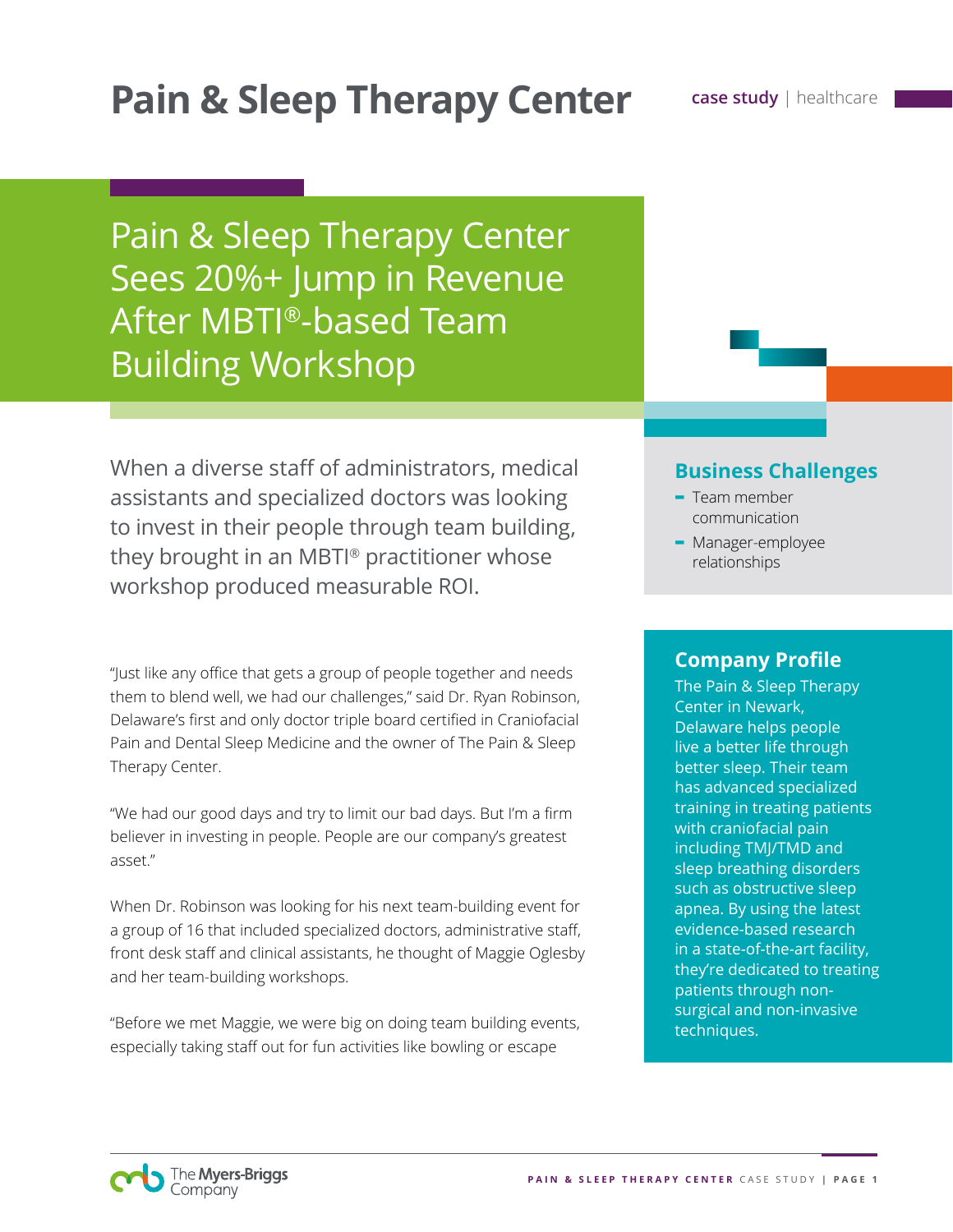rooms. But we'd never done anything that really looked into our team members in regard to who they were, how they fit together, and how that could change the dynamics of our office for the better."

Maggie herself had a diverse background before realizing her passion as an MBTI practitioner. Her career path took her through Cosmetology, the Delaware General Assembly, Women's Leadership Development, the Department of Army, and Organizational Design Consulting. Most recently, she'd gotten MBTI certified while working at Fortune 100 financial services company, assessing over 100 people in 7 different MBTI-based workshops.

"I realized that was my passion – helping people better understand themselves and others," Maggie said. "And once I got into it, I wanted to figure out other ways I could deliver this assessment and help teams function better through MBTI workshops."

## **Solution**

Dr. Robinson decided to do a half-day, MBTI-based workshop with his team of 16, lead by Maggie. The Pain & Sleep Therapy Center employees were asked to complete the assessment ahead of the workshop. In addition, Dr. Robinson and Maggie spoke ahead of time about some of the specific challenges employees faced which could be discreetly addressed during the workshop.

Maggie's workshop was an interactive session where participants learned the basics of the MBTI personality framework. Participants joined in several group exercises that helped them understand and experience first-hand key differences among the four MBTI preference pairs.

# **Solution**

- **-** Pre-workshop exploration of pain points & challenges with business leaders
- **-** Participants completed MBTI assessment prior to workshop
- **-** Custom half-day workshop designed to teach MBTI personality diversity and address communication challenges

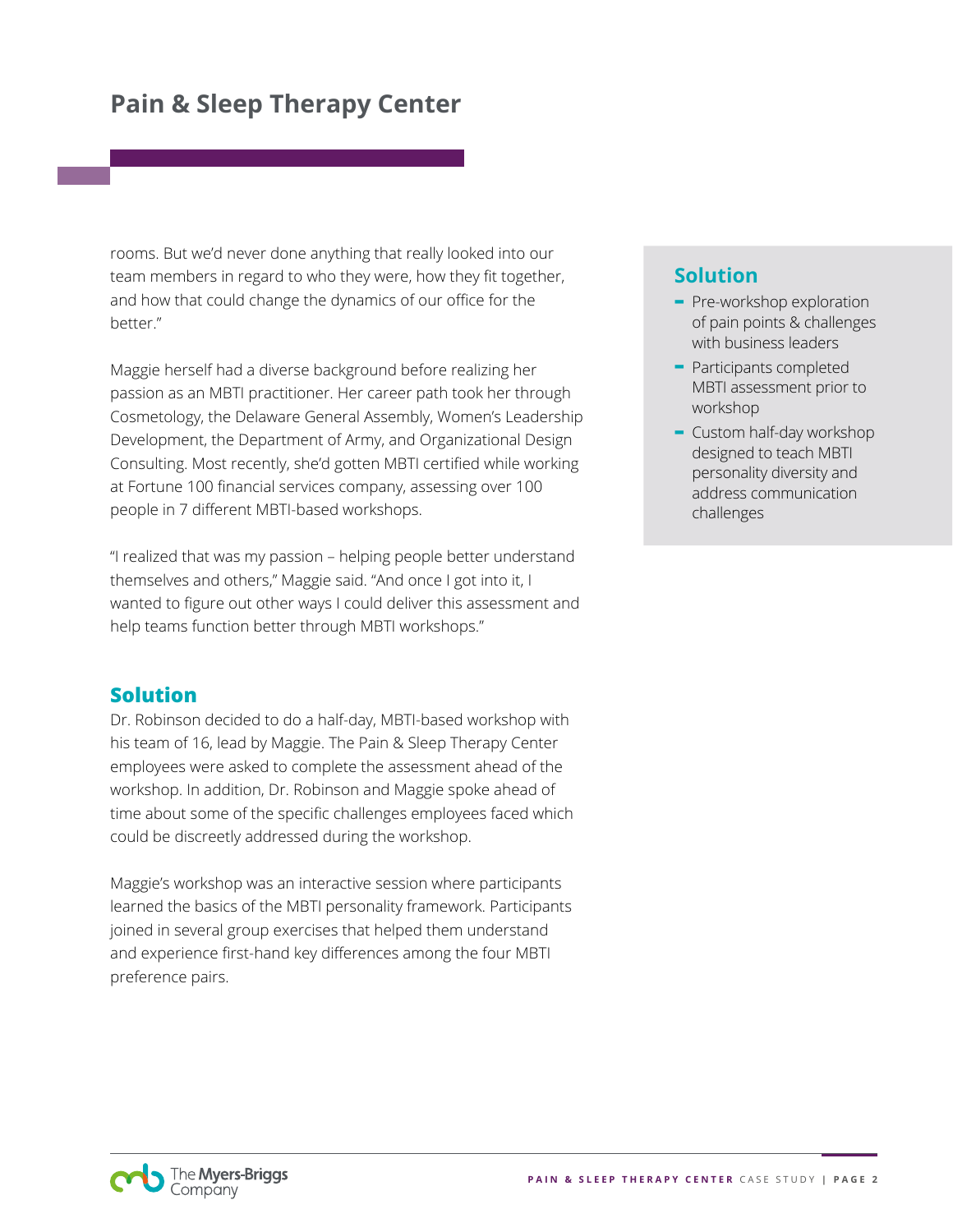"During her workshop, I could tell she was well-prepared," said Dr. Ryan. "She used examples that were specific to our business, and I was impressed with the amount of time that went into the workshop beforehand. I've hired other speakers for team-building events that show up the day of, some prepared and some not. But Maggie spoke to me and the staff before the workshop about how to get the best results from the assessments and what prework should be done to get the most from that half day."

During some of the activities, participants were split into groups by preference pairs. One group was made up of people who preferred Extraversion and the other of people that preferred Introversion. Then the group would answer questions or discuss a situation within that group before sharing what they'd discussed with the other group.

"By grouping people with similar personalities, it really helped us understand how each team member liked to be treated. It also helped me better understand how each team member liked to be rewarded, what they're motivated by, and how the like to operate," said Dr. Robinson.

"For me," said Maggie, "my goal is to help people. The reason I do so much prework is to understand from the client what the pain points are so we can have productive conversations around those during the workshop. If you're making an investment in team building, you want it to be fun, but you also want to be solving problems along the way."

## **Trust, Vulnerability and Teams**

Another important aspect of the workshop was trust and vulnerability. The team members needed to trust that everyone present was open to hearing each other without judgement. And that behavior needed to be modelled by the leadership team first.

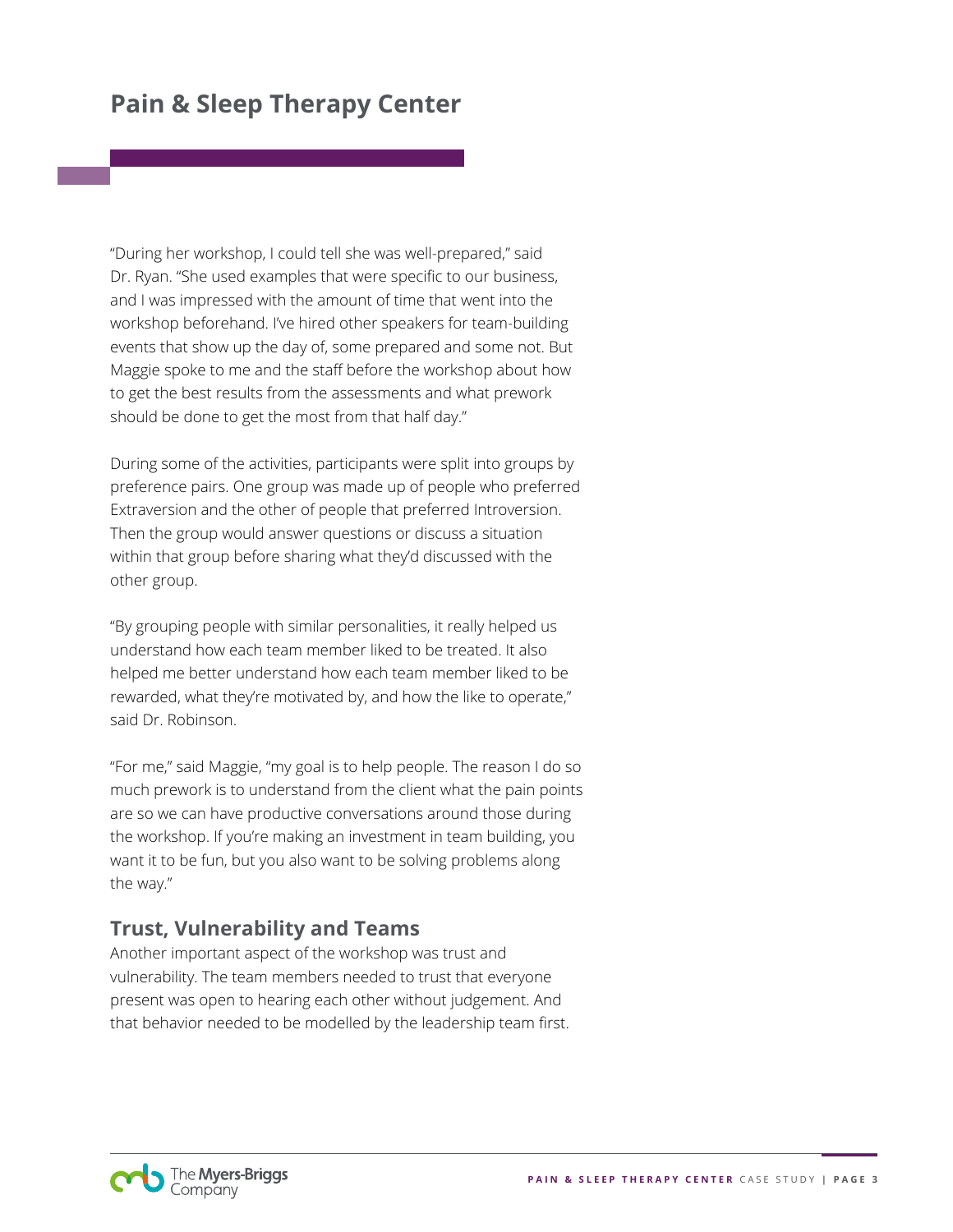"All managers and leaders need to be vulnerable. To me, when you're authentic and open yourself up you can get better results. One of the things Maggie did well that is that she used her own reallife examples to explain some of the concepts and potential areas for miscommunication. By letting us in on her life, the staff really opened up and we got better results," said Dr. Robinson.

"Also, I'm huge on company culture and I try to lead by example, developing leaders beneath me who're going to carry out our vision and culture. Trusting the members of our team is part of that culture."

Maggie added, "If people are having fun, are engaged, and are learning, that's what I'm there to do. A lot of the time, real-life examples are best because people can identify with you and see that even you as a leader have things to learn."

#### **Results**

"As far as how Maggie's MBTI workshop affected what we track for our business, we're getting more yes's from patients. The next month after the workshop, we went up about 25% in our monthly revenue. And we've been growing since then – it's been a big shift for us," said Dr. Robinson.

"When a patient walks in, we want them to feel our company culture and the team effort supporting them. After the workshop, our team is working together better and just 'clicking', and it's created an environment that the patient wants to be part of. This workshop has paid itself back again and again."

What were some of the things the staff and leadership at the Pain & Sleep Therapy Center learned after the workshop?

# **Results**

- **-** 20%+ increase in revenue in the month after the workshop
- **-** Improved company culture and understanding of differences
- **-** Leadership gained more awareness around how to effectively engage with employees
- **-** Employees learned what behaviors might increase colleagues performance
- **-** Leadership better able to motivate and empower staff

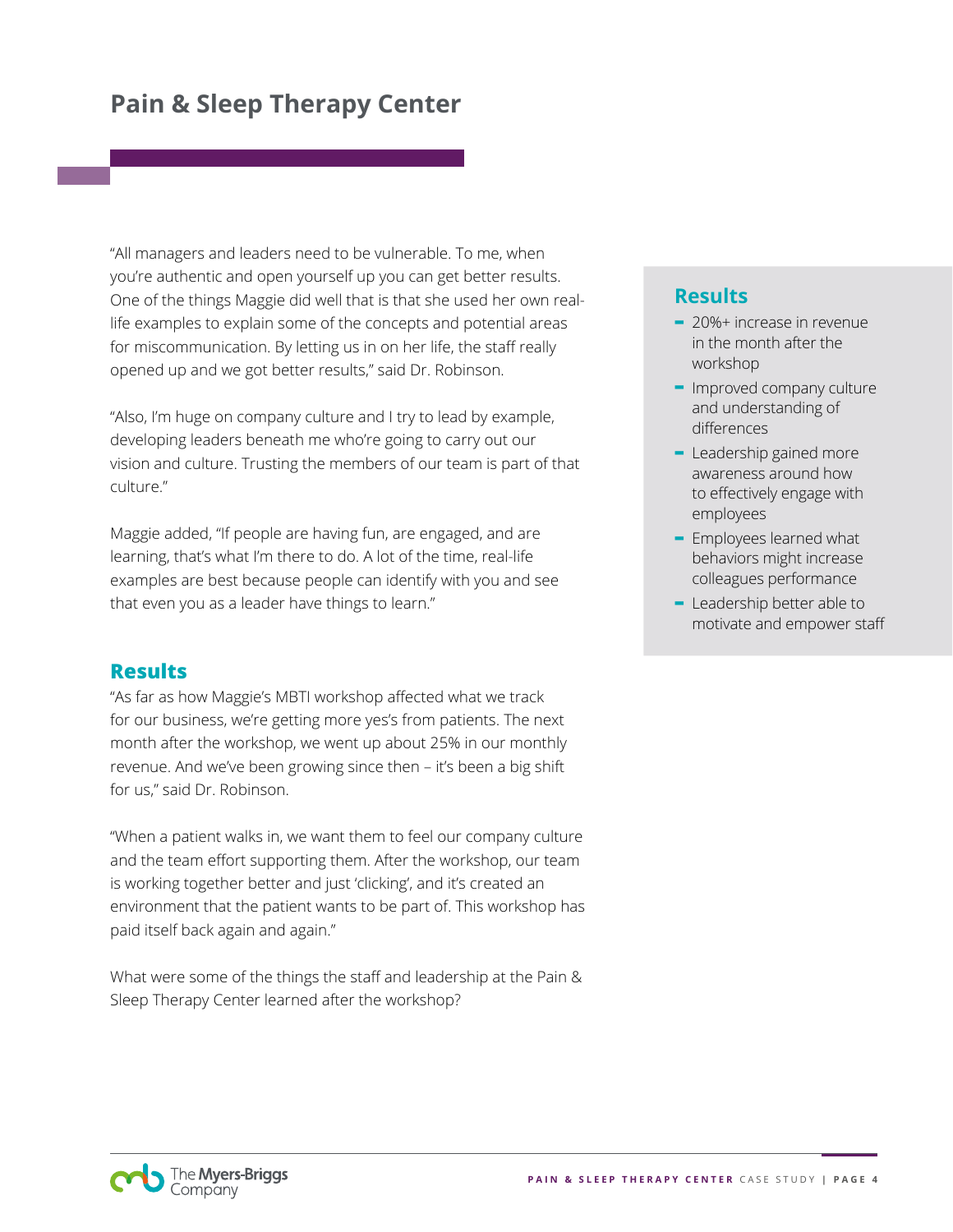# **Understanding differences and changing expectations**

"Everyone in our business is moving towards the same goal. For me, when we hit that goal, it's frustrating not to see all of my team energized with a big smile on their face," says Dr. Robinson.

"As a leader, at the end of a winning game you want to celebrate what you've achieved with your team. What Maggie's workshop taught me is that it's OK to have team members who want to go home at the end of the game because they're drained. I understand now that not everyone responds to hitting our goal the same way. Or rewards themselves by celebrating around other people."

 "And now Ryan understands that just because someone doesn't express their energy that way, it doesn't mean they're not excited," adds Maggie. "Understanding just the differences between Extraverted and Introverted preferences, behaviors and what energizes and drains team members made a big impact."

For example, members of the front desk staff preferred Introversion. During the workshop, the team talked about those preferring Introversion are drained by lots of social interaction.

So, in the mornings when the extraverted employees come in through the front door wanting to talk about how the weekend went, what people's plans are, and the ten things that're on the calendar for the day, it can feel overwhelming to introverted employees.

And that's before patients even start arriving.

After the workshop discussion, extraverted employees better understood their introverted counterparts. The team problem solved their challenge and agreed that instead of coming through the front of the office, other members of the team would come in

As far as how Maggie's MBTI workshop affected what we track for our business, we're getting more yes's from patients. The next month after the workshop, we went up about 25% in our monthly revenue. And we've been growing since then.

**Dr. Ryan Robinson,**  The Pain & Sleep Therapy Center

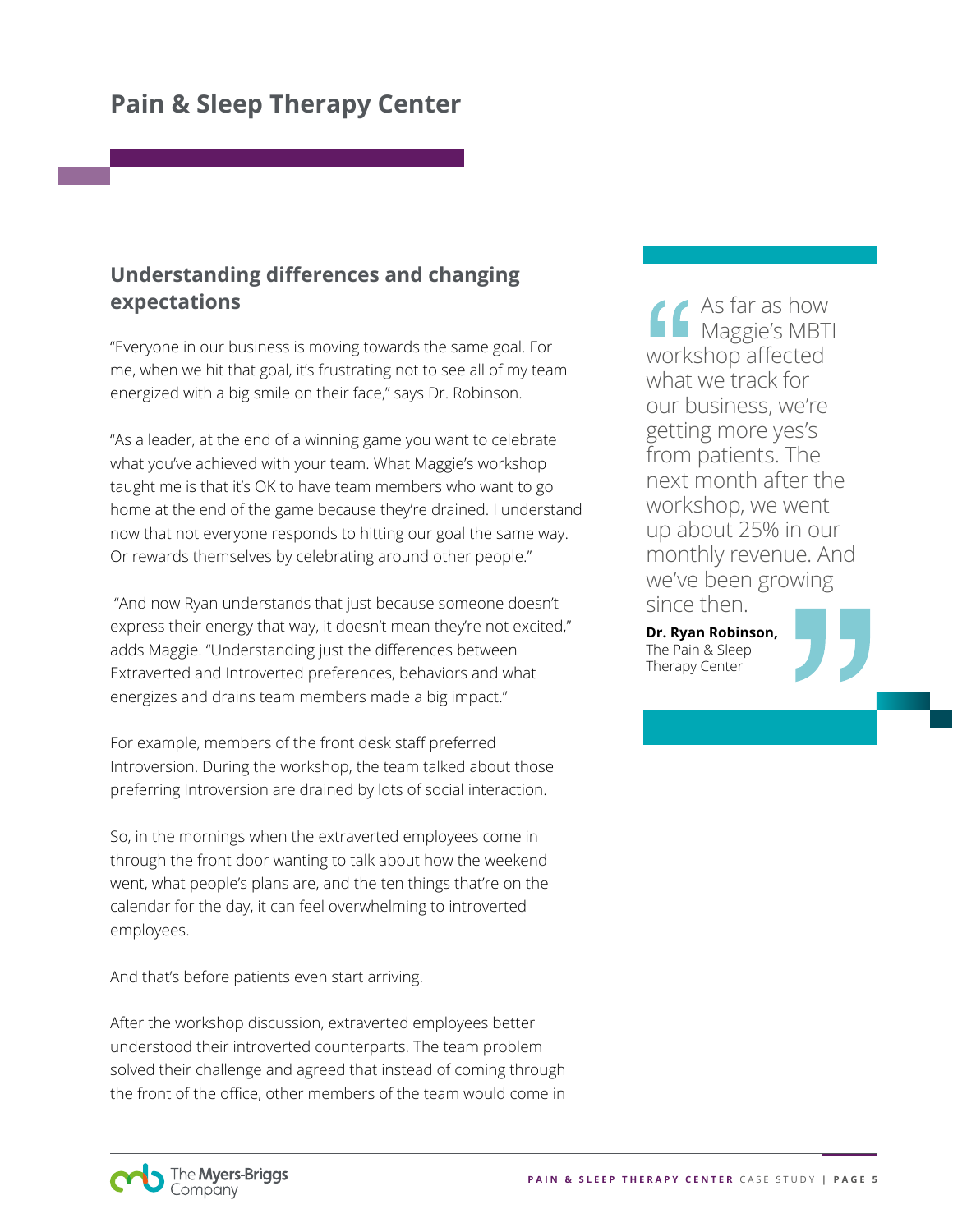through the back of the office and find other extraverted co-workers to talk with when they first arrived. That way, introverted employees could use that morning quiet time to be at their most social when greeting patients and customers, while extraverted employees could energize each other when they wanted to talk to someone.

## **Behavior and empowering employees**

So what's stuck with Dr. Robinson months after the workshop?

"The biggest takeaway for me was understanding that the people who're on my team and under me don't necessarily behave the same way I do. Another is that I really learned how to empower my staff, because I learned what makes them happy and how to reward them best."

"When I hear the impact my workshops have, it makes it all worth it" adds Maggie.

"I'd recommend this workshop to anyone who cares about company culture. Really anyone who cared about the people who work for them and who's looking to maximize profits through good customer service," says Ryan. "By investing in your team through better understanding differences in personality, you'll have happier, more valued employees who're then going to value your company more."

Following the success of the first workshop, Dr. Robinson has already scheduled an MBTI workshop with Maggie for one of his other Delaware dental offices with nearly 40 participants.